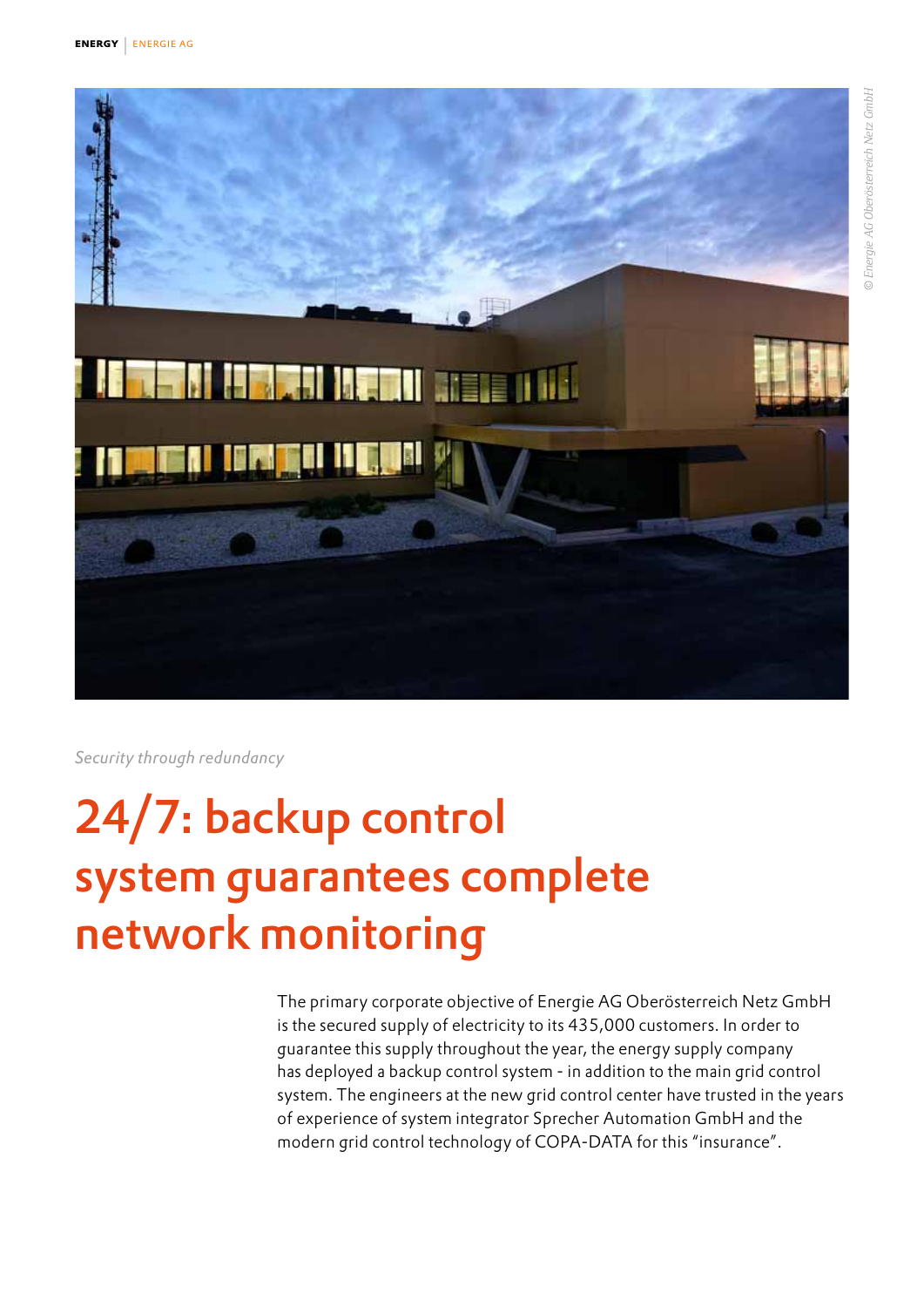

*The backup system runs on a total of four monitors in the grid management center in Linz: two of these are in the area of the high voltage grid control point (pictured) and two are in the area of system data administration. Display on two monitors enables more efficient monitoring: for example, an overview screen and a chronological event list can be displayed at the same time.* 

Energie AG Oberösterreich Netz GmbH's grid control center controls and monitors around 10,000 km of high and medium voltage grid (110 kV, 60 kV, 30 kV and 10 kV), 63 distribution stations and substations and 8,500 transformers around the clock, 24/7. The distribution network covers an area of around 10,150 km2 . Customers in 389 municipalities in Upper Austria, Salzburg, Styria and Lower Austria are supplied with power from Energie AG's distribution equipment. Services in the grid management field range from the control and monitoring of high and medium voltage networks, status estimations for the monitoring of supply quality and comprehensive fault management to the documentation of all process parameters.

Although the main system has high availability, the experts wanted to be 100% sure with a PC-based backup control system. Johannes Kaindlstorfer, the Operating Network Control Team Leader at Energie AG Oberösterreich, describes the initial situation: "We wanted to achieve 100% system availability and create redundancy for all data and data routes with an additional backup system. From the start, the objective was to set up a backup system in such a way that it could replace the main system in the monitoring direction, if required. It was also important to us that parameters could be set on the new system so it is easy to configure. As part of a tender process, the decision was made to use a control system from Sprecher Automation, which is based on the control technology of COPA-DATA, because there was already much expertise in using this software at the company and thus no costly training was required."

Andrej Medved, Manager of the Training Center at Sprecher Automation GmbH, adds: "We provided the first five process screens as part of the basic engineering of a prototype and actively involved the engineers in their configuration. The employees of Netz GmbH were able to create all other screens on their own."

### DATA SECURITY THANKS to independent networks

In the new network control room in Linz, where centralized control and monitoring of all grids in the supply area takes place, a total of six medium-voltage workspaces, two high-voltage workspaces and two system maintenance workspaces ensure smooth operation and an overview down to the smallest detail. The backup system provides visualizations of the desired overview and more detailed analysis on two of its own dedicated monitors whilst on the main system at the same time – one in the high-voltage area and one in system maintenance. The backup system contains approximately 30,000 data points, with around a third displayed in screens. Each computer is equipped with a LAN interface so that both systems can only be connected to the network provided for them. The Runtime system and the Editor workspace are operated in stand-alone form by means of a hardware-independent network. Data is transferred over the LAN from the RTUs or SCADA systems from the outer stations to the backup control system directly using IEC 60870-5-104. In contrast to the main system, which takes on the roles of control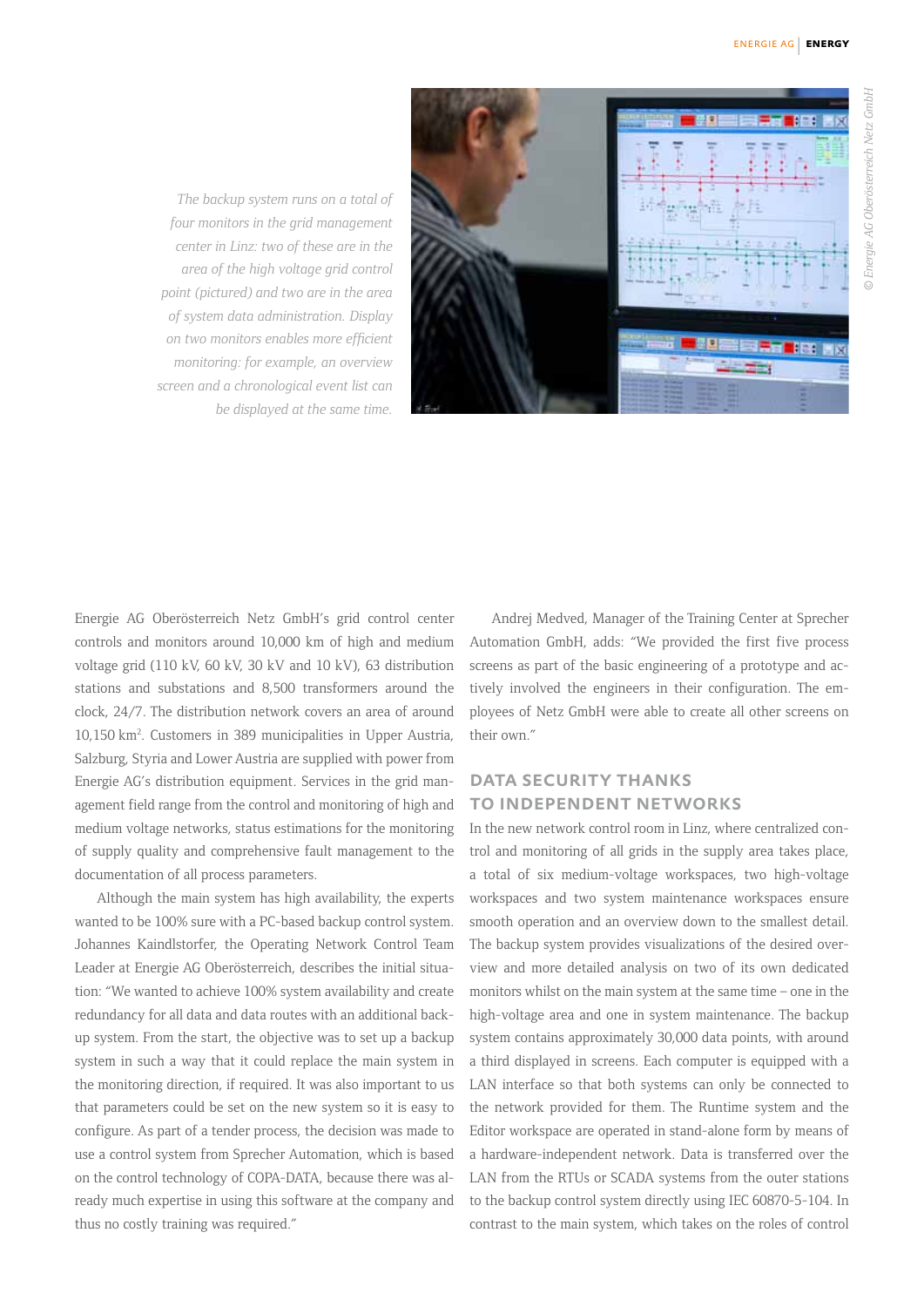

*All eight workspaces in the areas of medium-voltage (six workspaces) and high-voltage (two workspaces) are each equipped with six monitors and thus ensure an optimum overview of all data and processes. User-friendliness is also considered: all six monitors can be operated with a single mouse, which also increases working efficiency considerably.*

and regulation, the backup system serves to monitor the data and data routes and is limited to the areas of high voltage, distribution stations and substations. This monitoring is based primarily on switch settings, topological coloring, alarms and measured values. In the high-voltage area it consists of an overview screen of the 110 kV grid and a detailed screen of the 110 kV, 30 kV and 10 kV grid for each distribution station. All flows of data are monitored without fail using the chronological event list and switchgear can be manually updated if required. In addition, a hierarchical backup system is implemented, which is based on alarm classes and priority levels which can be switched on or off. During implementation, particular attention was paid to adapting the design of the screens to that of the main system, in order to increase user-friendliness and make it possible for the employees to have a simple, trusted method of operating.

#### centrally monitored, supplied around the clock

By the fall of 2010, Energie AG Oberösterreich Netz GmbH's grid management was carried out in the grid control center for high voltage operations and in five decentralized medium-voltage control centers, three of which are also responsible for the power stations. Once the complete renovation of the grid control center in Wegscheid, Linz, has been completed, all grid control centers will have successfully been converted and operated from the grid control center. Johannes Kaindlstorfer sums up: "The backup system has met all our expectations and has already proven itself in practice. When making changes to the main system as part of the conversion, the backup system took over operations temporarily and everything ran according to plan. As a result, we now know we are equipped for an emergency and can guarantee our customers a consistent supply of energy."

## a one-stop shop for professional support: sprecher automation

Linz-based Sprecher Automation is an expert in energy equipment, process automation, energy automation, sensors and scanners. In this project it was responsible for successfully implementing and putting into operation the backup control systems. It achieved this using SPRECON V 460, a modified process control system based on the HMI/SCADA technology zenon, from COPA-DATA. The range of services that the company offers includes: consulting, planning, engineering, documentation, development, manufacturing, assembly, commissioning, training and after-sales services. Around 100 qualified employees, at a total of nine locations, work on professional project execution for municipal operations, public institutions, energy providers, industrial and transport companies. Sprecher Automation GmbH has worked together with the system supplier COPA-DATA since 2006, successfully collaborating on automation projects in the energy sector. It provides its customers with individual, tailor-made complete solutions thanks to its process expertise, gained over decades.